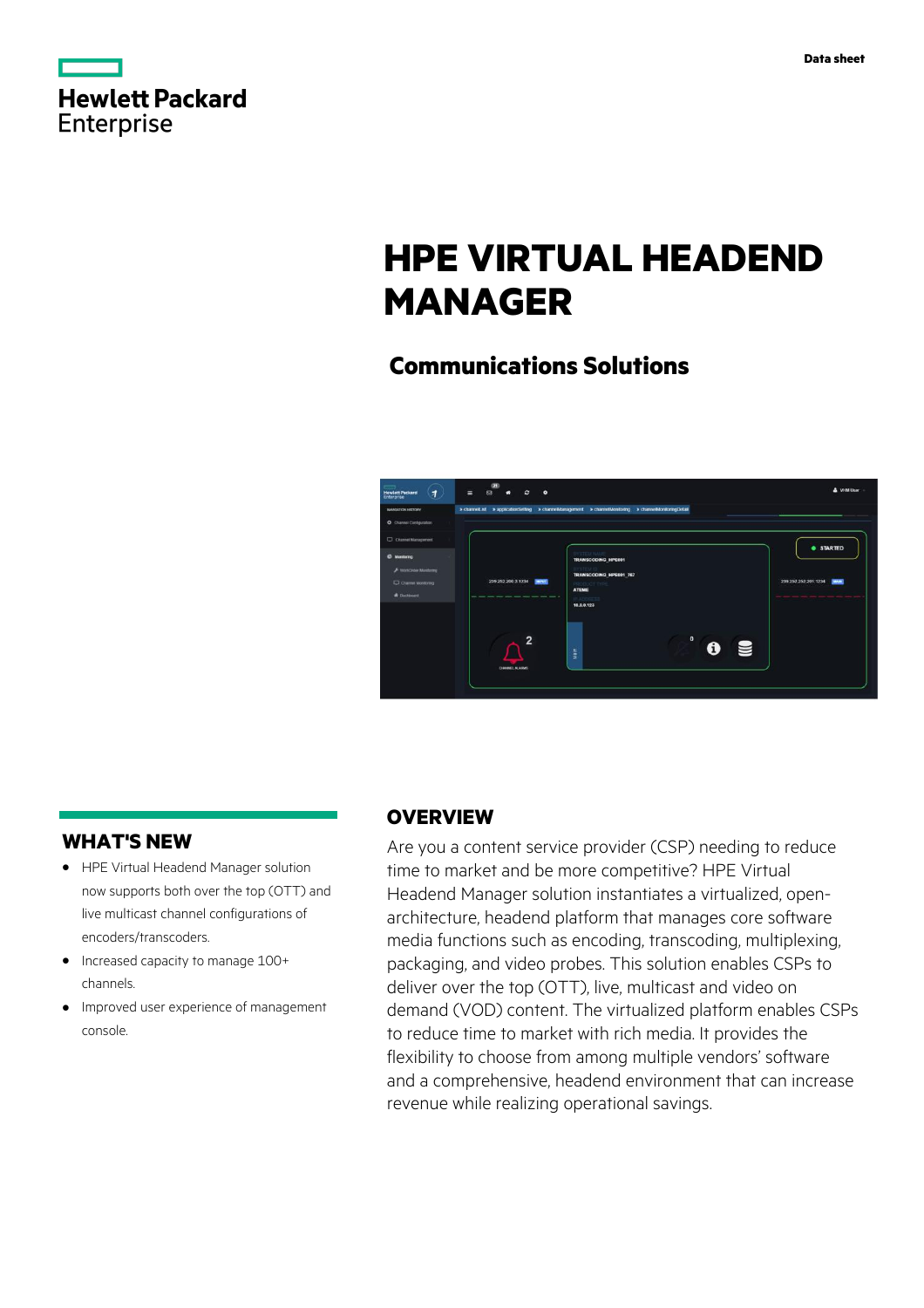### **FEATURES**

#### **Reduced Time to Market and Increase New Revenue Sources**

HPE Virtual Headend Manager brings a unique level of flexibility and agility by automating multiple functions and efficiently managing server resources to deploy new standard definition (SD), high definition (HD) or 4K channels in a day, not weeks like traditional headend platforms.

A unique level of flexibility and agility from automating multiple functions and efficiently managing server resources from this solution enables CSPs to quickly adapt to market demands by launching new or special event channels such as Olympics channels, F1, and G Moto, or concerts.

The HPE Virtual Headend Manager delivers flexibility assisting operators so they can adapt to new technologies such as new compression standards and file formats, without the added complexity and infrastructure costs.

Enables content service providers (CSPs) to deliver channels-as-a-service to broadcasters or enterprises to quickly and cost effectively extend their control of the value chain and increase revenue.

#### **Open Architecture, Virtualized Platform to Avoid Vendor Lock-in**

The HPE Virtual Headend Manager platform's flexibility enables content service providers (CSPs) the freedom to choose different vendors' transcoders, encoders, multiplexers and packagers that meet their business needs and budgets.

The experience Hewlett Packard Enterprise has in solution integration means CSPs can trust that their multi-vendor headend environment is managed with the highest quality of service (QoS) and that the operator has an enhanced experience.

#### **Comprehensive headend management solution**

The HPE Virtual Headend Manager platforms allows content service providers (CSPs) to deploy, manage and monitor the array of headend components (transcoders, packagers, multiplexers) in their environment from a single console.

De-commissioning unused channels and recycling resources for other functions is an easy task with the easy to use, cloud-based management console.

#### **Improve CAPEX and Reduce OPEX**

The HPE Virtual Headend Manager delivers a comprehensive headend management solution with automation that requires less staff and increases logistical efficiency.

Upgrades are executed automatically in minutes or hours, instead of days or weeks as in traditional headend environments.

HPE Virtual Headend Manager open source technology provides high availability and high-performance to support demanding workloads.

The virtual headend environment by definition reduces, or nearly eliminates, proprietary single function hardware purchases and expensive management.

Headend investments can occur incrementally as the demand increases and business evolves as opposed to traditional environments that require up front expensive investment of redundant appliances.